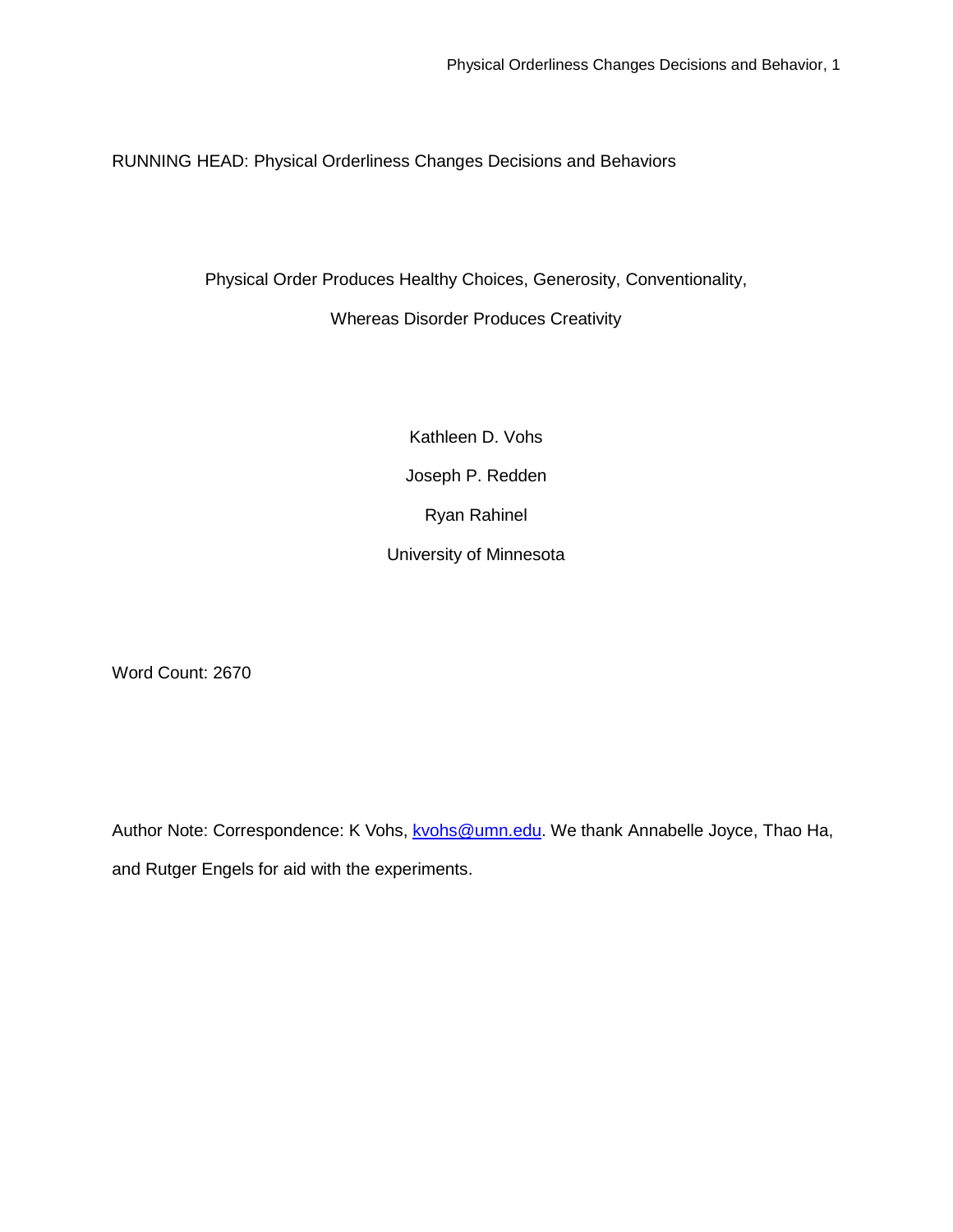### Abstract

Order and disorder are prevalent in both nature and culture, which suggests that each environ confers advantages for different outcomes. Three experiments tested the novel hypotheses that orderly environments lead people toward tradition and convention, whereas disorderly environments encourage breaking with tradition and convention — and that both settings can alter preferences, choice, and behavior. Experiment 1 showed that relative to participants in a disorderly room, participants in an orderly room chose healthier snacks and donated more money. Experiment 2 showed that participants in a disorderly room were more creative than participants in an orderly room. Experiment 3 showed a predicted crossover effect: Participants in an orderly room preferred options labeled as classic whereas those in a disorderly room preferred options labeled as new. Whereas prior research on physical settings has shown that orderly settings encourage better behavior than disorderly settings, the current research tells a nuanced story of how different environments suit different outcomes.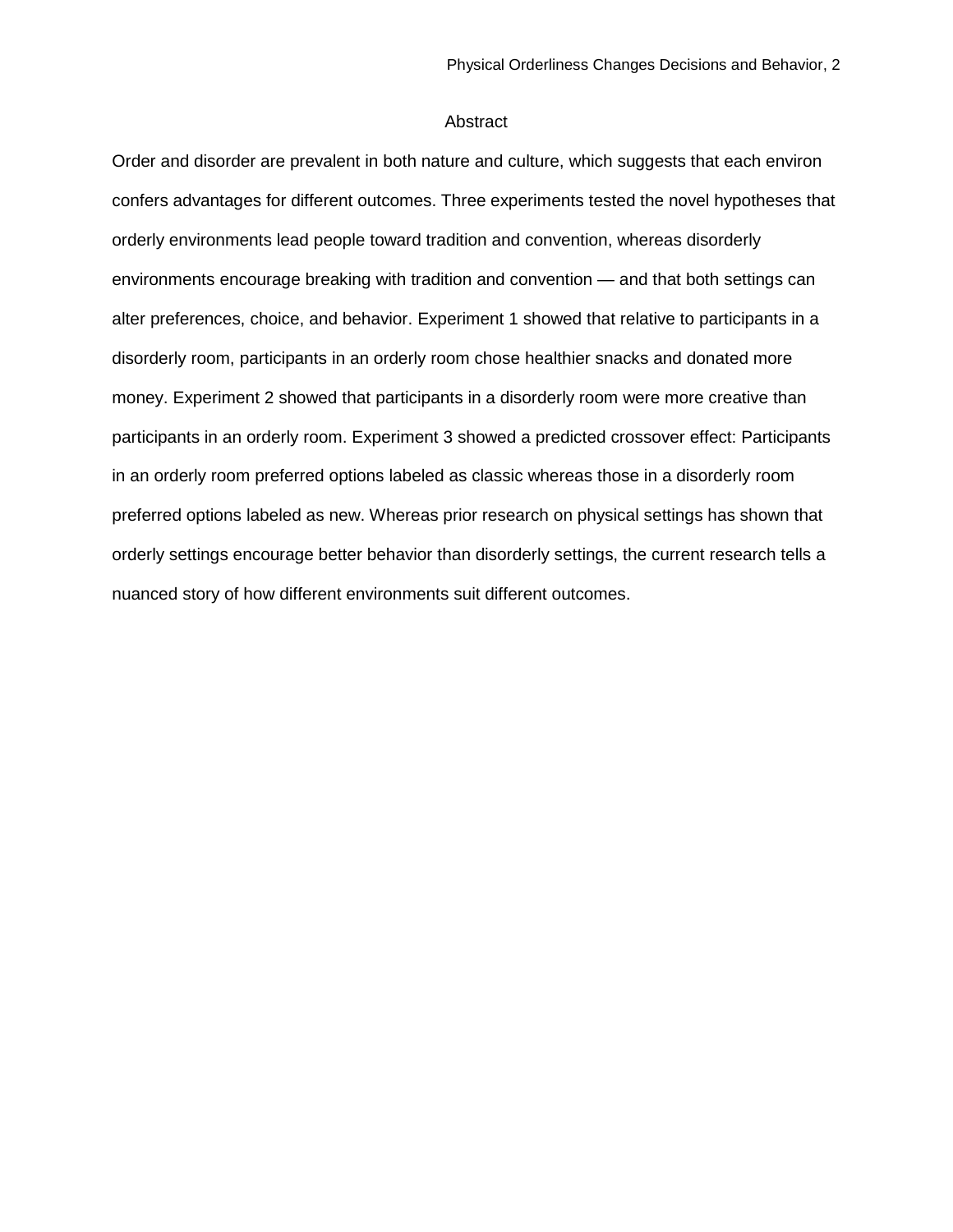The human mind likes order, rules, and tradition. Yet, disorder, unruliness, and unconventionality also hold appeal. In fact, both order and disorder are prevalent in nature (Koole & Van den Berg, 2005) and culture (Baumeister, 2005). Order and disorder therefore might be functional, particularly insofar as they could activate different psychological states and benefit different kinds of outcomes.

Past work suggests that feelings and inferences about (dis)order exist across a range of cultures and constructs. At the trait level, preference for order is associated with valuing tradition, convention, and conservatism. In contrast, individuals at ease with disorder can tolerate ambiguity and place a high value on freedom (Dollinger, 2007; Feather, 1971; Kaplan & Kaplan, 1989). At a cultural level, the anthropologist Mary Douglas (1966) noted that physical order often is linked to morality, patterns, and correctness, whereas disorder is linked to deviations and taboo.

We reasoned that such dispositional differences in reactions to order versus disorder might translate to the situational level. We hypothesized that orderly environments would encourage adherence to social convention and overall conservatism, whereas disorderly would environments encourage people to seek novelty and unconventional routes. Three experiments supported these hypotheses.

Scholarship on the behavioral effects of physical orderliness largely comes from sociology's Broken Windows Theory (Keizer et al., 2008; Wilson & Kelling, 1982), which argues that minor signs of disorder can cause much bigger consequences such as delinquency and criminality. Psychology has shown that a related dimension, cleanliness (e.g., exposure to cleaning-related scents), leads to morally good behaviors such as reciprocity (Liljenquist et al., 2010; Mazar & Zhong, 2010; Zhong, Strejcek, & Sivanathan, 2010). The broad conclusion from both fields is that environmental disorder impels bad or even destructive behavior whereas cleanliness supports normatively good and moral outcomes.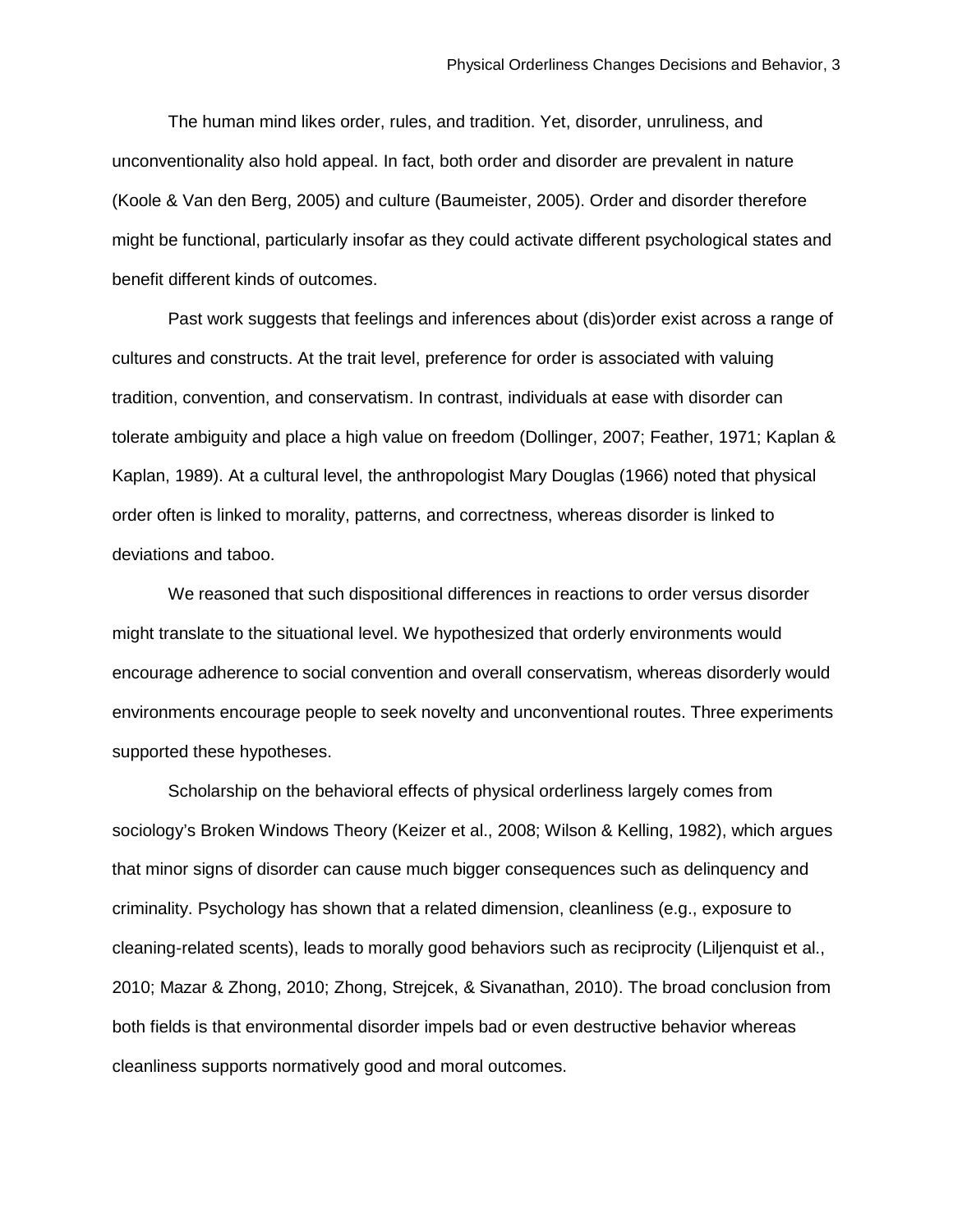Our point of departure from prior work was to reason that order and disorder are common states of the environment that activate different mindsets, which in turn might benefit different outcomes. Yet little work has investigated whether physical orderliness influences behaviors that are not decidedly moral. Furthermore, to our knowledge, no work has shown positive consequences of a disorderly environment. The current work does both, and in doing so establishes that variations in physical orderliness produce wider-ranging effects than what is currently known. Our findings imply that varying the environment can be an effective way to shape behavior.

We tested outcomes that have been linked to tradition and convention, namely healthy food choices (Roberts et al., 2009), financial generosity (Schweizer, 2008), creativity (Simonton, 1999), and preference for tradition (Eidelman, Crandall, & Pattershall, 2009). We predicted that physical order, more than relative disorder, would lead to the desirable behaviors of healthy eating and charitable giving (Experiment 1). We also hypothesized that there would be positive outcomes from physical disorder. This novel hypothesis took the form of expecting that a disorderly room, compared to an orderly one, would enhance the desirable behavior of creativity (Experiment 2). Last, Experiment 3 tested the normatively-neutral outcome of preference for tradition versus novelty, which we predicted would be strengthened or weakened depending on the physical environment (i.e., a crossover effect).

# **Experiment 1: Environmental Order Encourages Charitable Donations and Healthy Choices**

Experiment 1 tested whether physical order would promote healthy choices and charitable behavior. Following from hints in the literature regarding convention and healthy eating (Roberts et al., 2009) and cleanliness and giving (Liljenquist et al., 2010), we predicted that people placed in an orderly (versus disorderly) environment would donate more money to charity and choose a healthy over an unhealthy snack.

### **Method**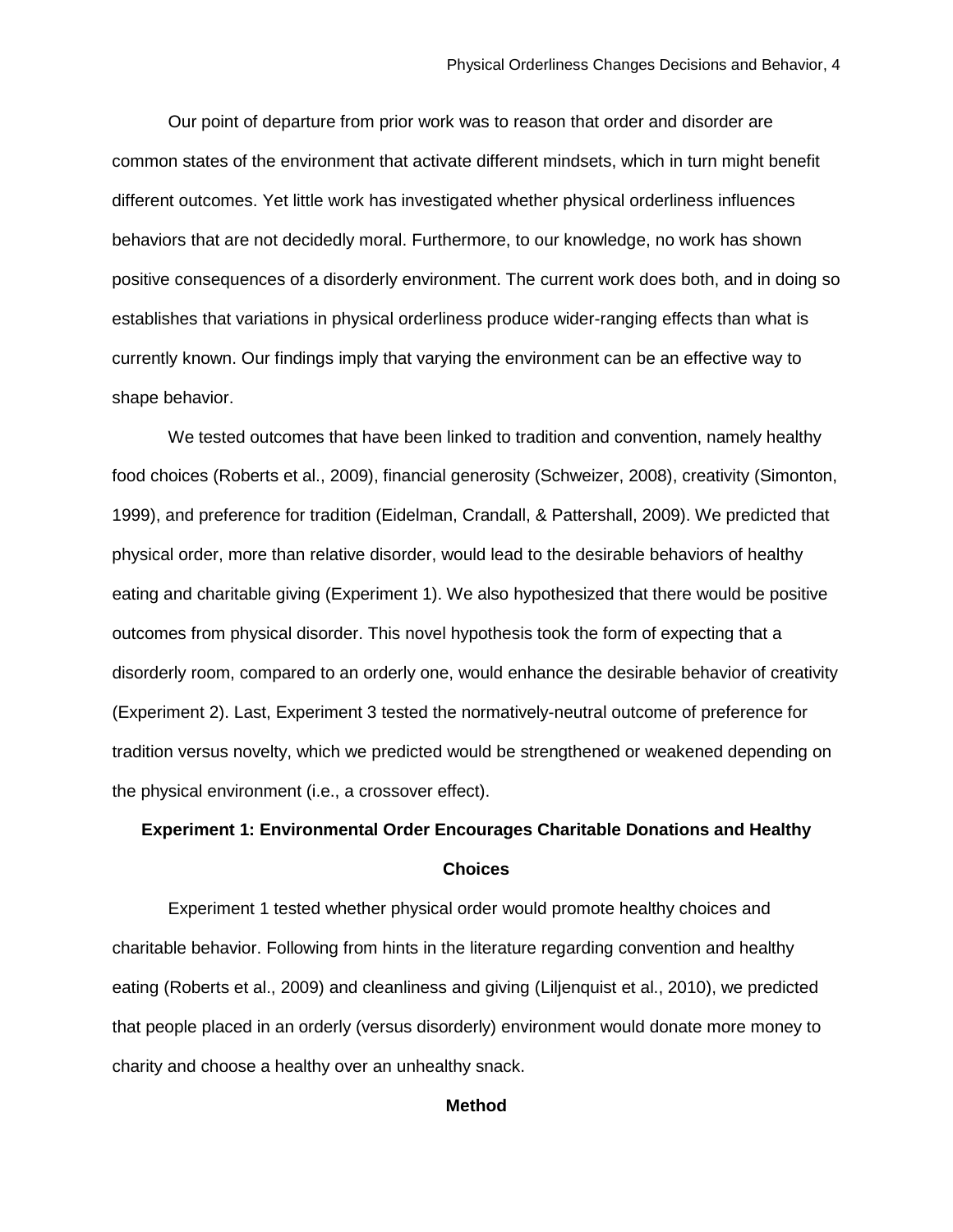**Participants and design.** Thirty-four Dutch students participated. Participants were randomly assigned to an orderly versus disorderly condition.

**Procedure.** We manipulated environmental orderliness by having participants complete the study in an orderly or disorderly room (Appendix A). The rooms were adjacent (therefore having the same sunlight exposure and view) and had the same size and configuration. The main difference was their orderliness. The disorderly room had papers and common office items scattered throughout the workspace. The orderly room had no clutter.

Participants first were told they would receive  $\epsilon$ 3 for participating. Then they completed unrelated filler questionnaires to ensure that participants spent the same amount of time (10 minutes) in the orderly or disorderly environment.

Next, participants were presented with an opportunity to donate to a charity. Participants learned that the department supports a charity that supplies children with toys and books (Fennis, Janssen, & Vohs, 2009). Participants wrote the amount, if any, they chose to donate on paper, which they placed into a sealed envelope (to dispel self-presentation concerns).

The researcher then discussed the concepts measured in the filler questionnaires as a partial debriefing. Upon exiting, participants were allowed to take an apple or chocolate bar, which constituted the healthy food choice measure. Participants then were fully debriefed.

**Results and Discussion.** The results supported our predictions. Participants in the orderly room donated over twice as much as those who completed the study in the disorderly room (*M*=€2.95, *SD*=2.94 versus *M*=€1.17, *SD*=1.55), *t*(32)=2.21, *p*=.03, *d*=.78. Descriptively, 82% of participants in the orderly room donated any money versus 47% in the disorderly room,  $\chi^2(1)$ =4.34,  $p$ <.04,  $\varphi$ =.36. Also as predicted, participants in the orderly room chose the apple (over the chocolate) more often than those in the disorderly room<sup>1</sup> (M=67% versus M=20%),  $\chi^2(1)$ =6.65, *p* < 05,  $\varphi$  = 44.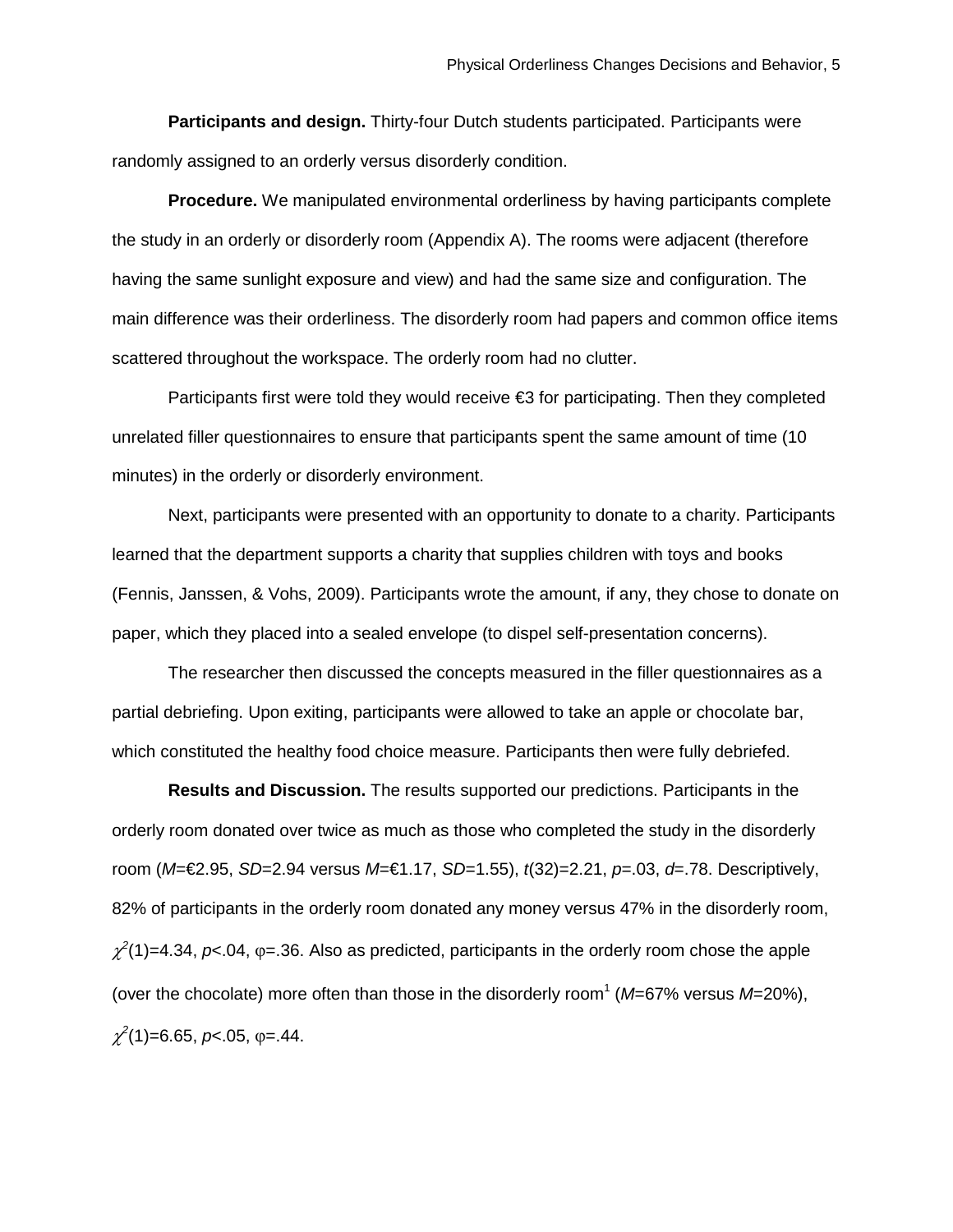The results confirmed the prediction that an orderly (versus disorderly) environment leads to desirable, normatively-good behaviors. Sitting in a tidy room led to healthier food choices and greater financial support of charitable institutions, relative to sitting in a cluttered room.

### **Experiment 2: Environmental Disorder Stimulates Creativity**

Experiment 1 demonstrated that environmental order, more than disorder, encourages healthy choices and charitable behavior. Experiment 2 took a different tack and investigated contexts in which a disorderly environment could produce normatively desirable behavior. Given that orderliness is paired with valuing convention, a disorderly state should encourage breaking with convention, which is needed to be creative (Simonton, 1999). Therefore, we predicted that being in a disorderly, versus orderly, environment would have the desirable effect of stimulating creativity.

Experiment 2 improved upon Experiment 1 in using two identical rooms for both conditions. Experiment 2 simply altered each room to be either orderly or disorderly. These changes help to assuage concerns that specific differences other than variations in orderliness could account for the results.

#### **Method**

**Participants and design.** Forty-eight American students participated in a two-condition (orderly versus disorderly environment) design.

**Procedure.** Participants completed tasks in a room arranged to be either orderly or disorderly (Appendix B). To measure creativity, we adapted the Alternative Uses Task (Guilford, 1967). Participants imagined that a company wanted to create new uses for the ping-pong balls that it manufactures. They were instructed to list up to ten new uses for ping-pong balls.

**Scoring creativity.** Participants' ideas were scored for their creativity. Two coders, blind to condition, rated each idea on a three-point scale (1=*not at all*; 3=*very creative*; Kappa=.81, *p*<.01), with disagreements resolved through discussion.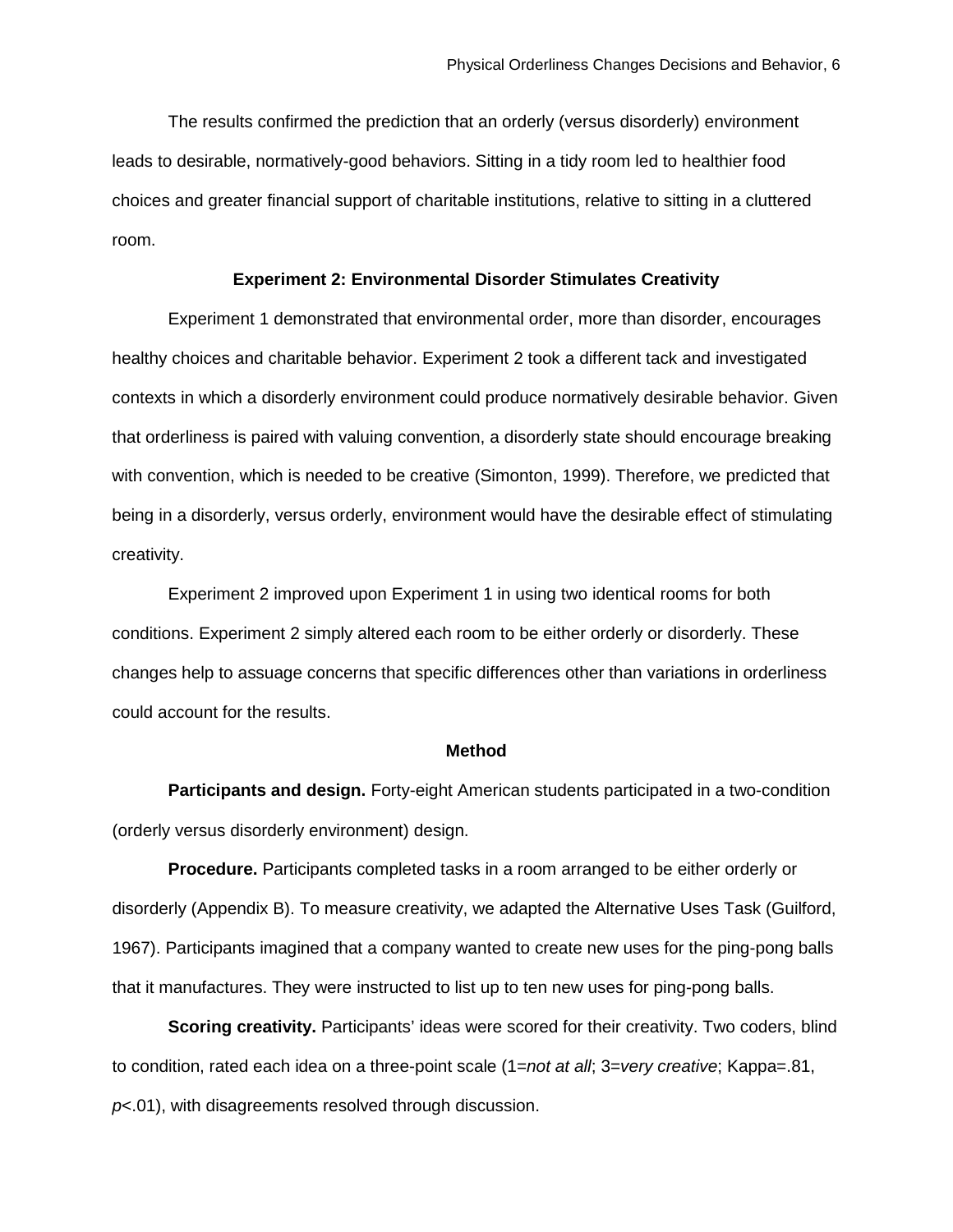Creative output was operationalized in three ways. One method was the average creativity. A second method was overall creativity, which was calculated by summing scores for each participant's ideas. A third method was to count highly creative ideas (Friedman & Förster, 2001). This entailed tallying the number of ideas that coders rated a 3 on the scoring metric.

**Results.** We predicted that participants in the disorderly room would generate more creative solutions than would participants in the orderly room. In support of that prediction, the average creativity of participants' ideas differed by condition (M<sub>disorderly</sub>=1.80, *SD*=.47, versus Morderly=1.41, *SD*=.48), *t*(46)=2.82, *p*<.01, *d*=.83. Likewise, analyses of overall creativity scores showed that participants in the disorderly room were more creative than those in the orderly room (Mdisorderly=7.9, *SD*=4.40 versus Morderly=5.6, *SD*=3.10), *t*(46)=2.08, *p*< .05, *d*=.61.

Analyses of the number of highly creative ideas also supported our hypothesis. As expected, participants in the disorderly room generated more highly creative ideas than did participants in the orderly room ( $M_{disorder/v}$ =1.00, SD=1.35 versus  $M_{order/v}$ =.21, SD=.41), *t*(46)=2.74, *p*<.01, *d*=.81.

Last, to rule out the alternate explanation that effort rather than creativity drove the results, we tested whether the number of ideas produced differed by condition. It did not, *t*<1.

**Discussion.** Being creative is aided by breaking away from tradition, order, and convention (Dollinger, 2007; Simonton, 1999), and a disorderly environment seems to help people do just that. Three operationalizations of creativity supported our prediction that sitting in a messy, disorderly room would stimulate more creative ideas than sitting in a tidy, orderly room. It could be that our disorderly laboratory violated participants' expectations, which can aid creativity (Ritter et al., 2012). Thus, we observed a previously undocumented effect — that cues of disorder can produce highly desirable outcomes.

### **Experiment 3: Environmental Effects on Preference for Traditional versus Novel Options**

The prior experiments' outcomes had a normative slant to them, in that donating money to help needy children, healthy eating, and creativity are esteemed and widely valued behaviors.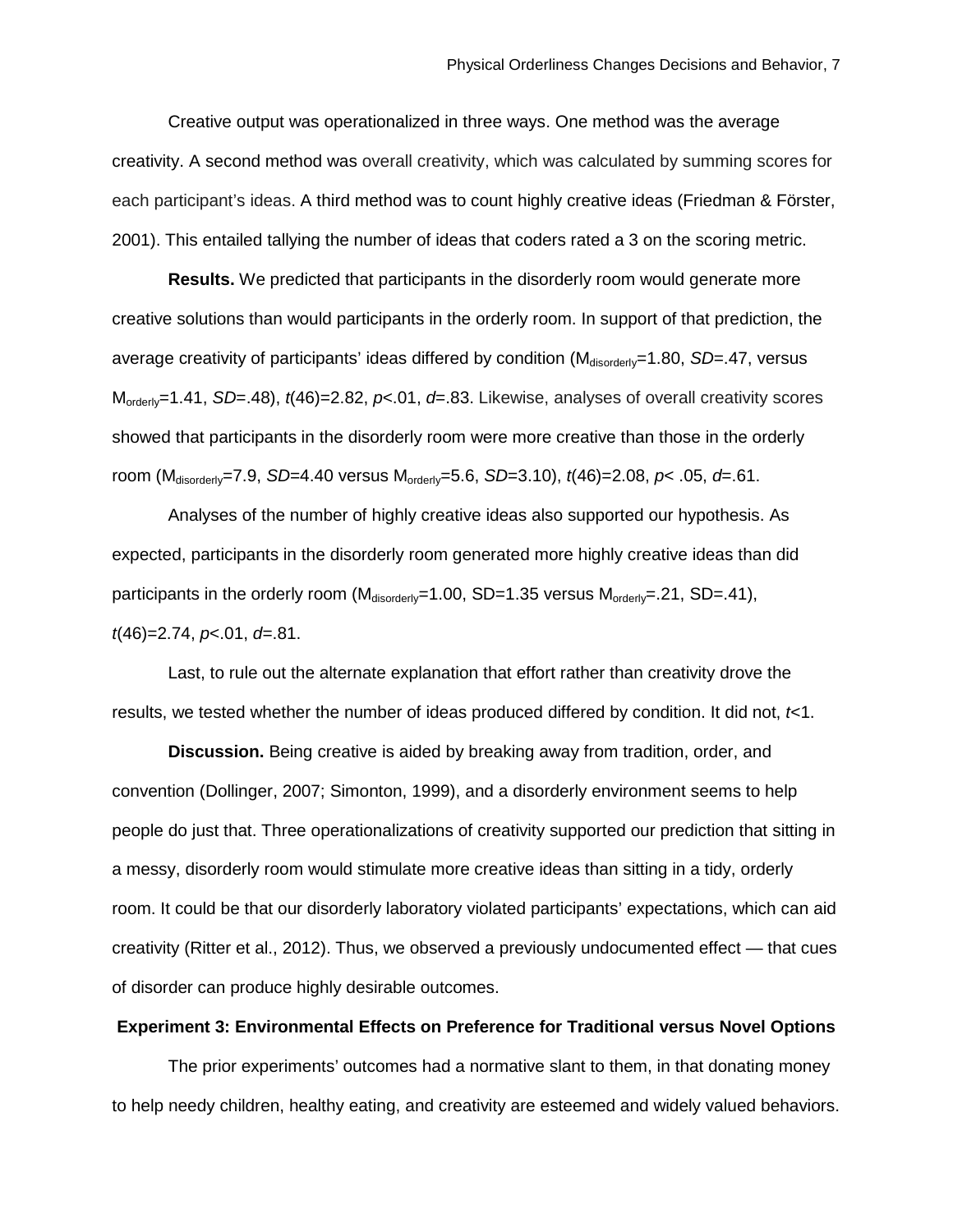The current experiment tested whether orderly and disorderly environments can influence outcomes that are devoid of a normative interpretation (see Pretest, Results).

We measured preference for a new versus a classic option. Participants completed a task ostensibly to help local restaurateurs create new menus. One of the options was labeled differently by condition. The option was framed as either classic, which signals the established choice, or new, which is the unexplored option (Eidelman et al., 2009). We predicted that participants would choose the option framed as classic more when seated in the orderly (versus disorderly) room, and, conversely, choose the option framed as new when seated in a disorderly (versus orderly) room.

The physical location of the rooms was changed from the two locations used in Experiments 1-2. As in Experiment 2, two rooms were made up to be orderly or disorderly, depending on condition. These changes help to reduce concerns that features particular to the rooms were at work and not the proposed account of orderliness versus disorderliness.

### **Method**

**Participants and design.** One-hundred-and-eighty-eight American adults participated in a 2 (environmental orderliness: orderly versus disorderly) x 2 (label: classic versus new) between-subjects design.

**Procedure.** We manipulated environmental orderliness by randomly assigning participants to complete the study in a room arranged to be orderly versus disorderly (Appendix C).

Participants were told that the study concerned preferences for menu items at a nearby snack shop. Participants imagined they were getting a fruit smoothie with a "boost" (i.e., additional ingredients). The boost was available in three types: health, wellness, or vitamin.

We varied the health boost option frame so that it cued the concept of convention or novelty. To cue novelty, the label showed a star around the word *new* (Appendix D). To cue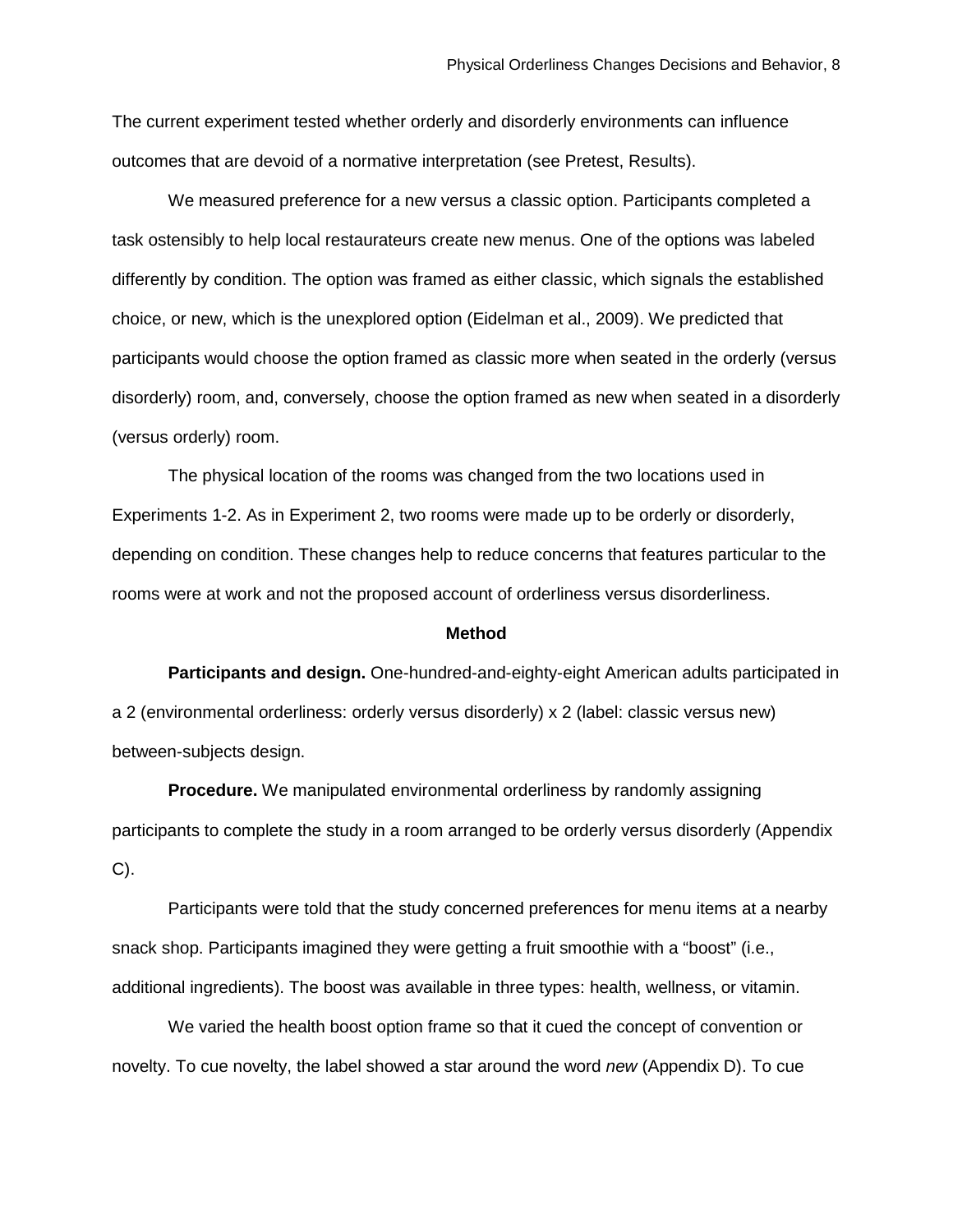convention, the word inside the star was *classic*. The dependent measure was choice of the health boost option.

### **Results**

**Pretest**. The results of a pretest confirmed that the choice of a new or classic option is free from normative overtones. As in the main experiment, participants (*n*=28) read about the local snack shop and its fruit smoothies with a "boost." They read that the menu display showed a boost option with a "new" sign next to it whereas another boost featured a "classic" sign. Participants rated which option, if either, is the correct, right, and better option using a 0-100 sliding scale with "new" at one endpoint, "neither" in the middle, and "classic" at the other endpoint.

As expected, the overwhelming reaction was that neither the classic nor the new option is normatively correct. Average ratings on all three judgments of normativeness were not statistically different from 50 the numerical rating corresponding to "neither" (*M* correct=52.50, *SD*=21.90; *M* right=50.29, *SD*=21.18; *M* better=48.04, *SD*=22.19; *t*s<1). These data confirm our claim that this experiment tested the effects of physical orderliness on outcomes that do not reflect what is normatively good or correct, a novel contribution to the literature.

**Main experiment: Choice results.** We predicted an interaction between label and environmental orderliness, such that being in the orderly room would make the classic option more appealing, whereas the disorderly room would encourage choice of the new option. We performed a logistic regression with choice of the health boost as the dependent measure and environment and label conditions as between-subject factors. The main effects were not significant ( $\chi^2$ s <0.5), whereas the expected interaction was,  $\chi^2$ (1)=7.59, *p*<.01, φ=.20.

Planned contrasts supported our predictions (Figure 1). When the health boost was framed as classic, participants were more likely to choose it when in the orderly than disorderly room ( $M_{\text{order/y}}$ =35% versus  $M_{\text{disorder/y}}$ =18%),  $\chi^2$ (1)=3.73,  $p$ =.05, φ =.20. In contrast, when the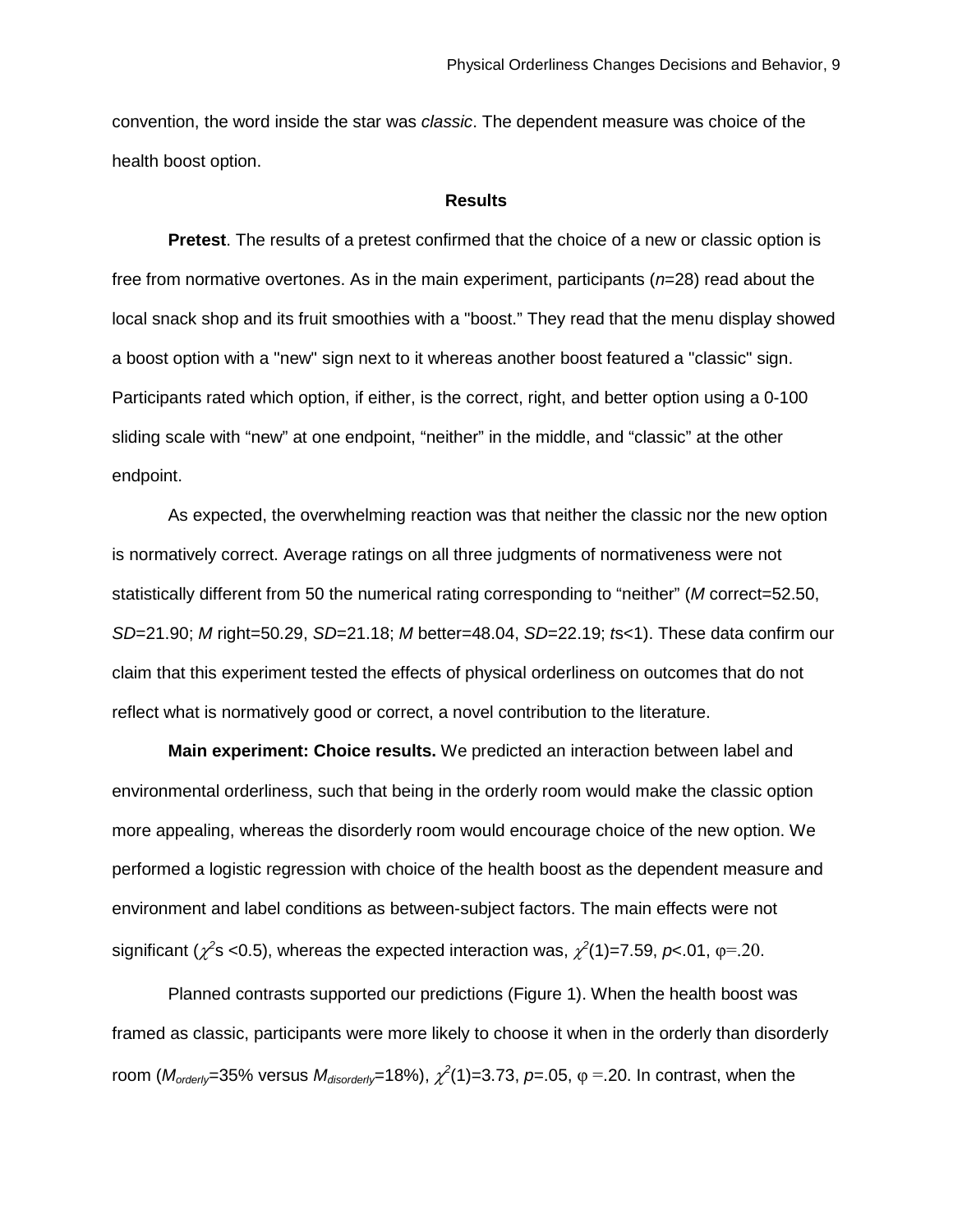health boost was framed as novel, participants showed the reverse pattern ( $M_{disorder/y}=36\%$ versus *Morderly*=17%), <sup>χ</sup> *2* (1)=4.53, *p* <.04, φ=.22.

**Discussion.** Experiment 3 showed that environmental order affected preferences for established versus novel outcomes. The results supported our prediction that an orderly environment activated a mindset of following convention while a disorderly environment promoted exploring new avenues. Highlighting the novelty of these results were the conclusions from a pretest, which confirmed that there was no normatively correct option in this context. Rather, orderliness seemed to encourage a general mindset for conservatism and tradition while disorder had the effect of stimulating the desire for the unknown.

### **General Discussion**

Order and disorder are concepts as old as the physical objects that create them. Considering that neither order nor disorder has won out (i.e., humans have not sought to eliminate either one), we reasoned that each environment suits different outcomes. Drawing on work from personality, moral psychology, and even sociology, we hypothesized that physical order would promote a mindset of tradition and convention, which would benefit healthfulness, charitable donations, and upholding the status quo. We also hypothesized that physical disorder would promote a mindset of unconventionality, leading to enhanced creativity and an appreciation for novelty. Three experiments supported our predictions.

The results were robust across a range of methodological and conceptual changes. We used a total of six rooms, suggesting that the results were not due to the particulars of specific places. The findings obtained among diverse samples of participants — from European to American students to American community adults. The experiments took a multi-method, multimeasure approach, such as measuring conventionality as both reduced creativity and preference for established routes. Our investigation included choice and we thrice measured behavior (healthy snack choice, donations, and creativity). The consistency of results across methodological, sample, and physical changes speaks to the effect's robustness.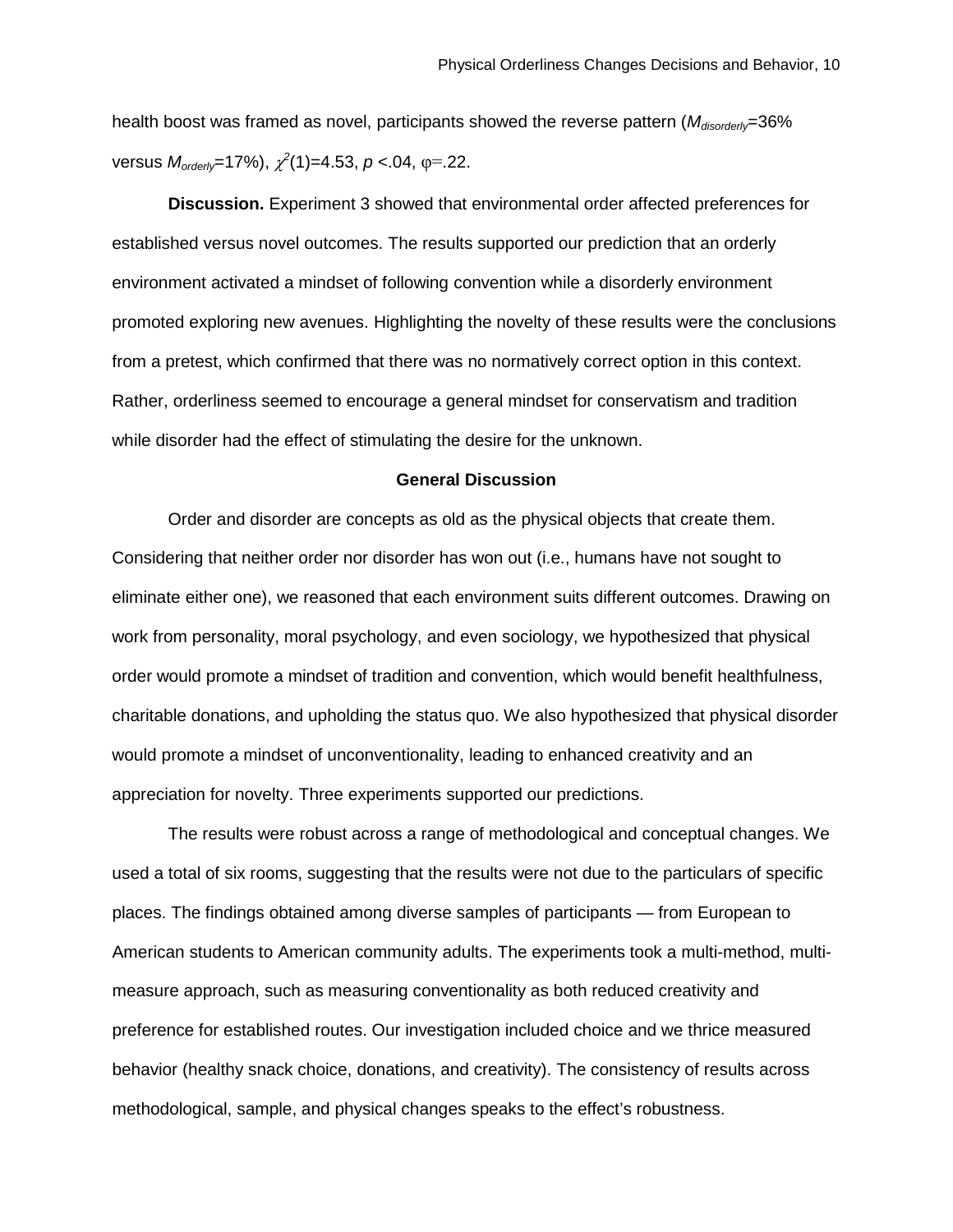Prior work has tended to characterize disorderly environments as capable of producing wild, harmful, or bad behavior, while orderly environments evoke honesty, prosociality, and goodness. The results of our experiments suggest that the effects of physical orderliness are broader and more nuanced than that. Disorderly environments seem to inspire breaking free of tradition, which can produce fresh insights. Orderly environments, in contrast, encourage convention and playing it safe. Such tendencies can imply good, bad, or simply neutral consequences depending on the context. In short, our work demonstrates that an understanding of the psychological consequences of physical orderliness must be broadened to include a range of normative and non-normative outcomes.

#### **Conclusion**

There exists a large and growing industry around instilling environmental orderliness. Proponents claim that people see measurable life improvements from becoming neat and tidy, and they can point to multiple billions of dollars in annual revenue as evidence of success. In contrast, many creative individuals with Nobel prizes and other ultra-prestigious awards prefer — and in fact cultivate — messy environments as an aid to their work (Abrahamson & Freedman, 2007). One such person was Einstein, who famously quipped, "If a cluttered desk is a sign of a cluttered mind, of what, then, is an empty desk a sign?"

As with many vociferous debates, it seems that both sides have a point. Orderly environments promote convention and healthy choices, which could improve life by helping people follow social norms and boosting well-being. Disorderly environments stimulate creativity, which has widespread importance for culture, business, and the arts. The use of systematic experiments to reveal the causal role of each setting means that people can harness the power of each environment to achieve their goals.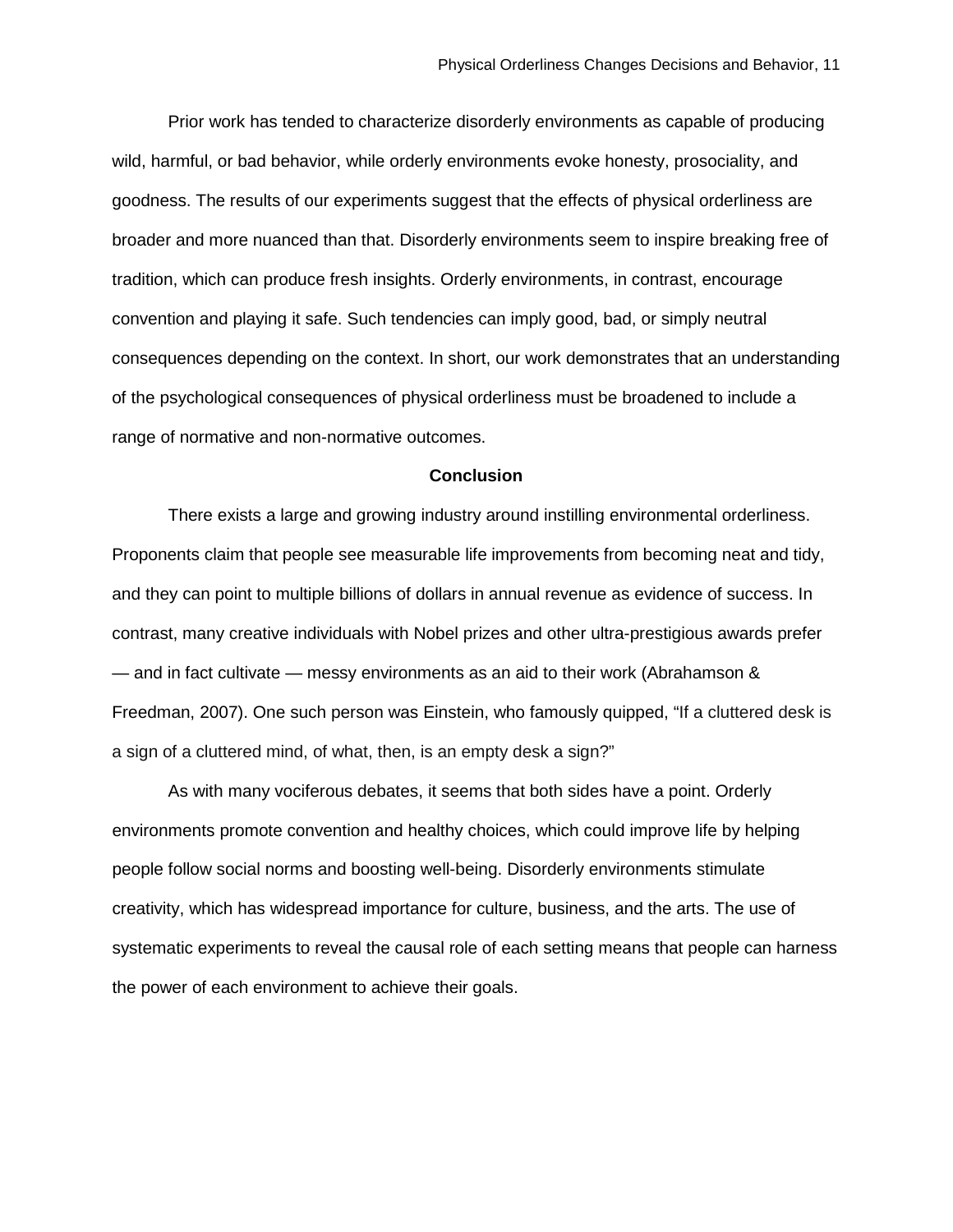### **Footnotes**

1. Two participants in each condition elected not to choose a snack, so their data were omitted from healthy food choice analyses.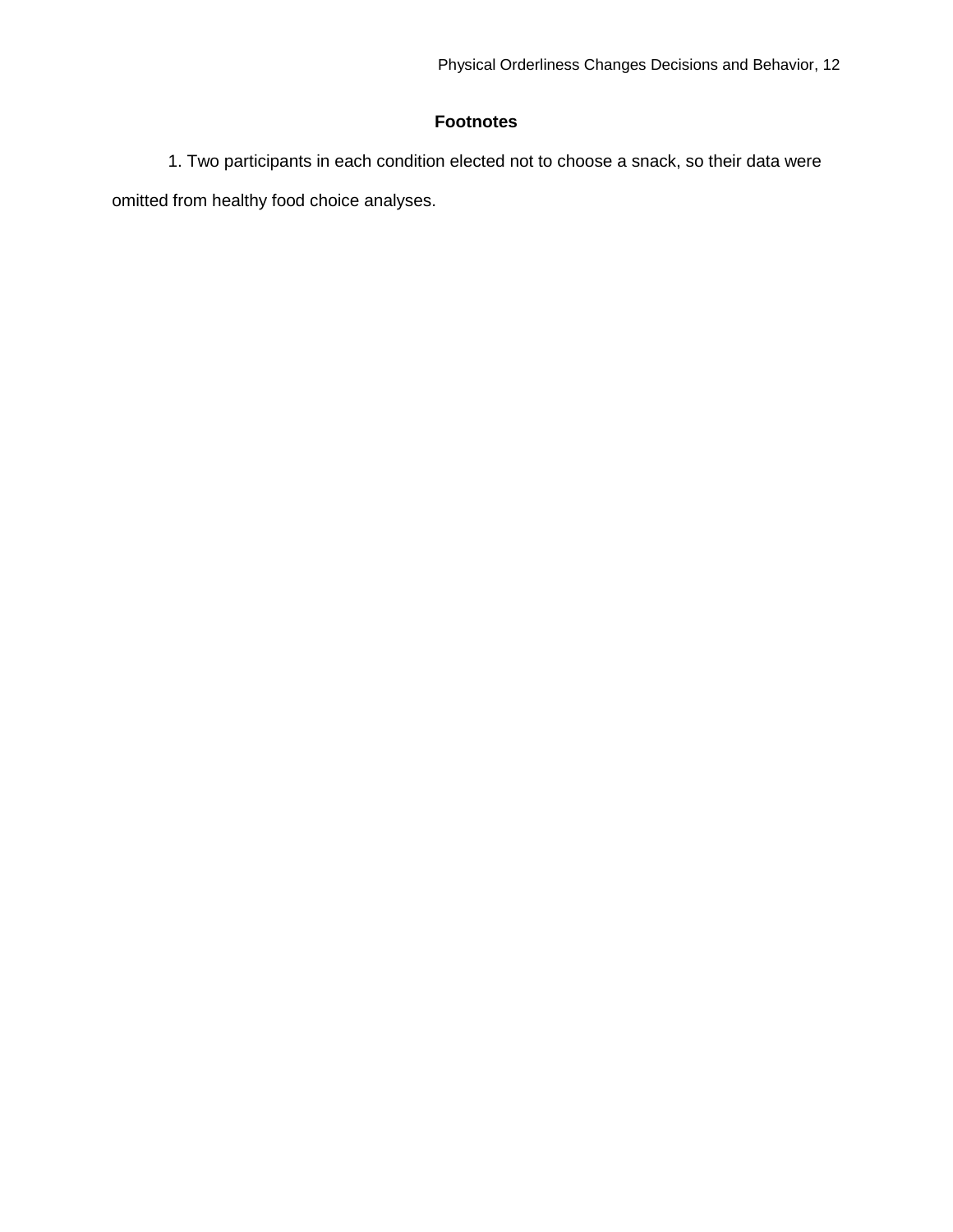#### **References**

- Abrahamson, E. & Freedman, D.H. (2007). *A perfect mess: The hidden benefits of disorder.*  New York: Little, Brown and Company.
- Baumeister, R.F. (2005). *The cultural animal: Human nature, meaning, and social life*. New York: Oxford University Press.
- Dollinger, S.J. (2007). Creativity and conservatism. *Personality and Individual Differences*, *43*, 1025-1035.
- Douglas, M. (1966). Purity and danger. London: Routledge
- Eidelman, S., Crandall, C. S., & Pattershall, J. (2009). The existence bias. *Journal of Personality and Social Psychology, 97*, 765-775.
- Feather, N.T. (1971). Organization and discrepancy in cognitive structures. *Psychological Review*, *78*, 355-379.
- Fennis, B. M., Janssen, L., & Vohs, K. D. (2009). Acts of benevolence: A limited-resource account of compliance with charitable requests. *Journal of Consumer Research, 35*, 906 - 924.
- Friedman, R. & Förster, J. (2001). The effects of promotion and prevention cues on creativity. *Journal of Personality and Social Psychology, 81*, 1001-1013.

Guilford, J. P. (1967). *The nature of human intelligence*. New York: McGraw-Hill.

- Kaplan, R., & Kaplan, S. (1989). *The experience of nature: A psychological perspective*. New York: Cambridge University Press.
- Keizer, K., Lindenberg, S., & Steg, L. (2008). The spreading of disorder. *Science*, *322,* 1681- 1685.
- Koole, S. L., & Van den Berg, A. E. (2005). Lost in the wilderness: Terror management, action orientation, and nature evaluation. *Journal of Personality and Social Psychology*, 88, 1014-1028.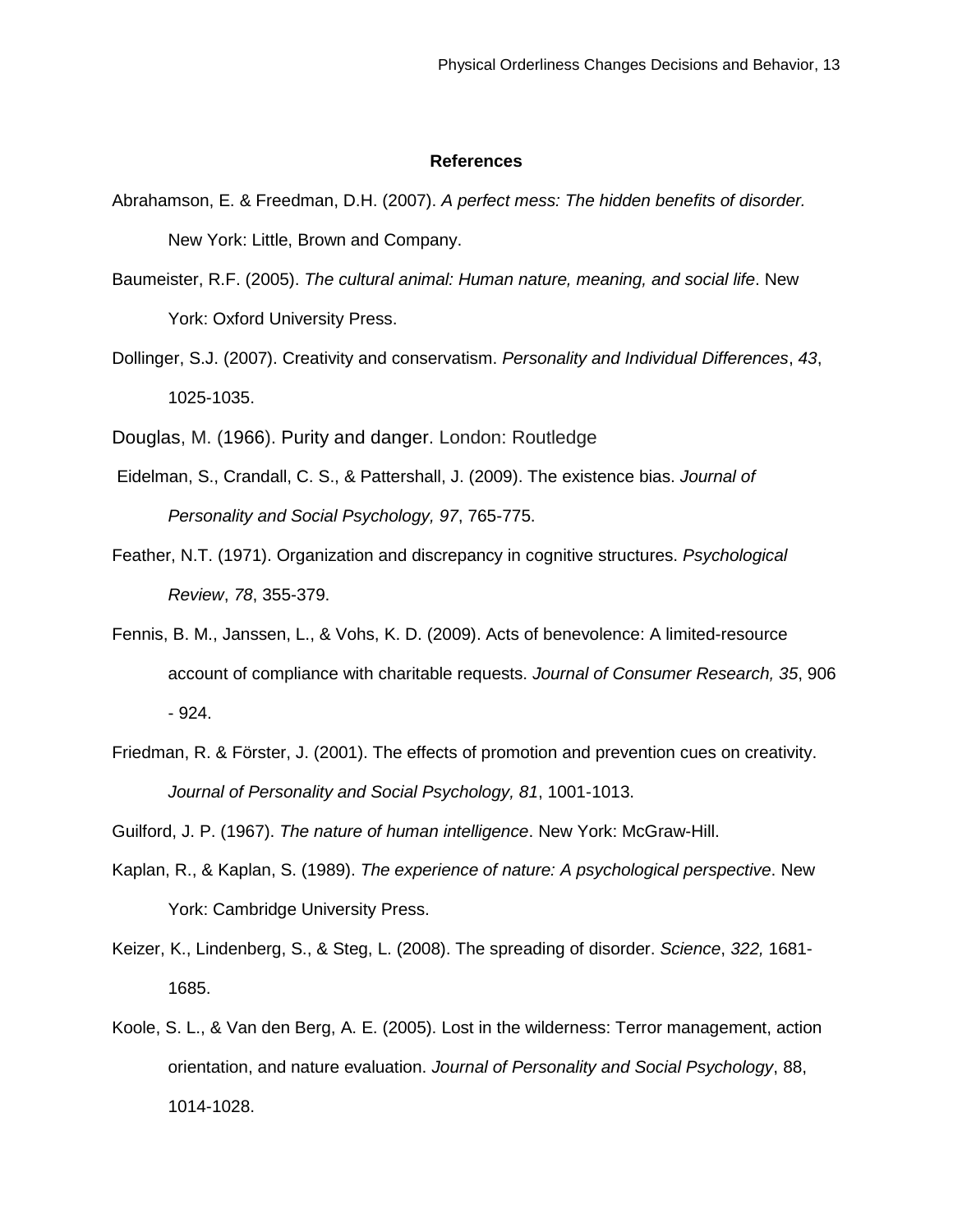- Liljenquist, K., Zhong, C., & Galinsky, A.D. (2010). The smell of virtue: Clean scents promote reciprocity and charity. *Psychological Science, 21*, 381-383.
- Mazar, N. & Zhong, C. (2010). Do green products make us better people?. *Psychological Science*, *21*, 494-498.
- Roberts, B. W., Jackson, J. J., Fayard, J. V., Edmonds, G., & Meints, J. (2009). Conscientiousness. In M. R. Leary & R. H. Hoyle (Eds.), *Handbook of individual differences in social behavior* (pp. 369–381). New York: Guilford Press.
- Schweizer, P. (2008). *Makers and takers: Why conservatives work harder, feel happier, have closer families, take fewer drugs, give more generously, value honesty more, are less materialistic and envious, whine less and even hug their children more than liberals*. New York: Random House.
- Simonton, D.K. (1999). Creativity as blind variation and selective retention: Is the creative process Darwinian? *Psychological Inquiry*, *10*(4), 309-328.

Wilson, J.Q. & Kelling, G. (1982) Broken windows. *The Atlantic Monthly*, *March*, 29-38.

Zhong, C. B., Strejcek, B., & Sivanathan, N. (2010). A clean self can render harsh moral judgment. *Journal of Experimental Social Psychology*, *46*, 859-862.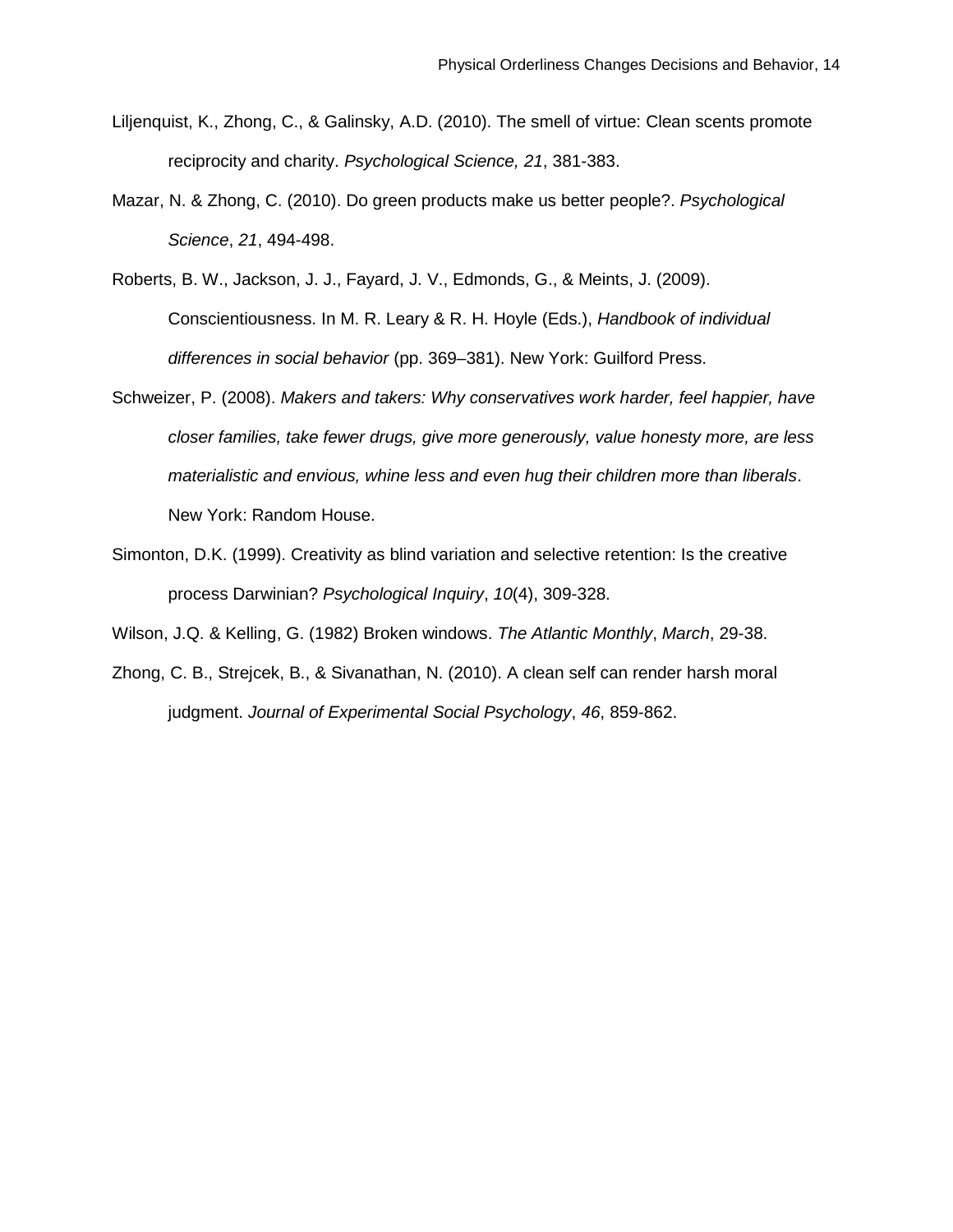## **Appendix A: Rooms used in Experiment 1**

# Orderly Condition



# Disorderly Condition

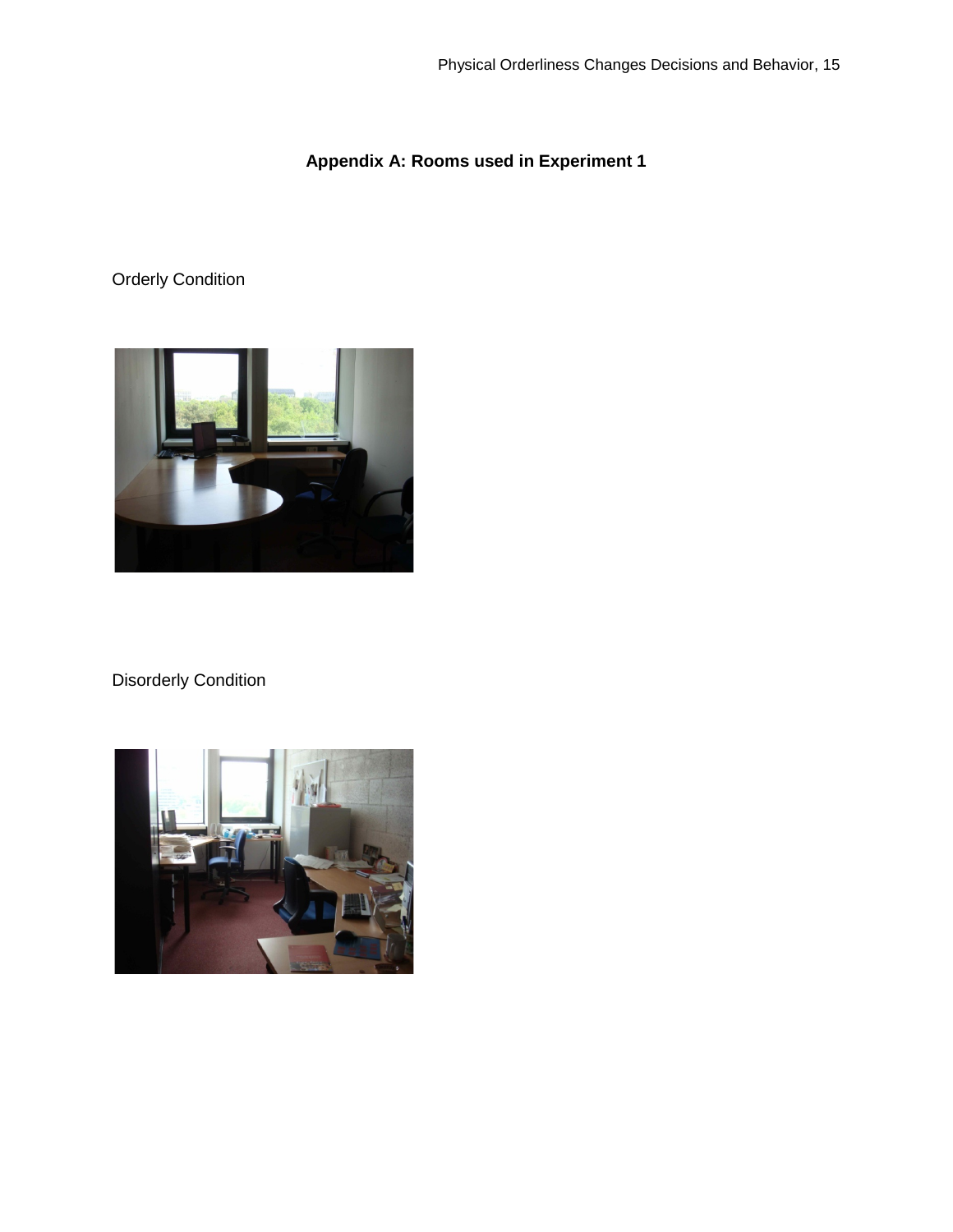# **Appendix B: Rooms Used in Experiment 2**

# Orderly Condition



## Disorderly Condition

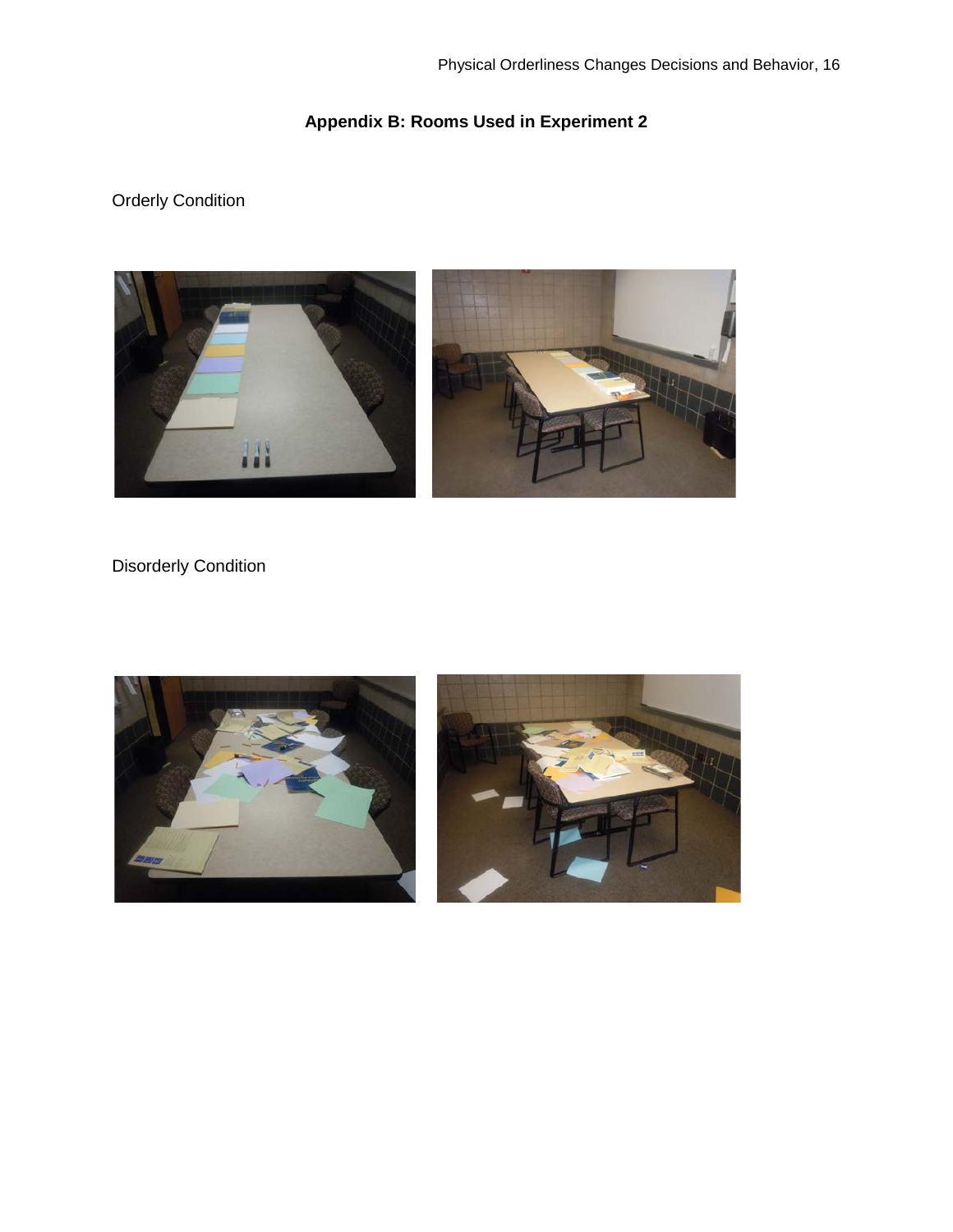# **Appendix C: Rooms Used in Experiment 3**

## Orderly Condition





# Disorderly Condition



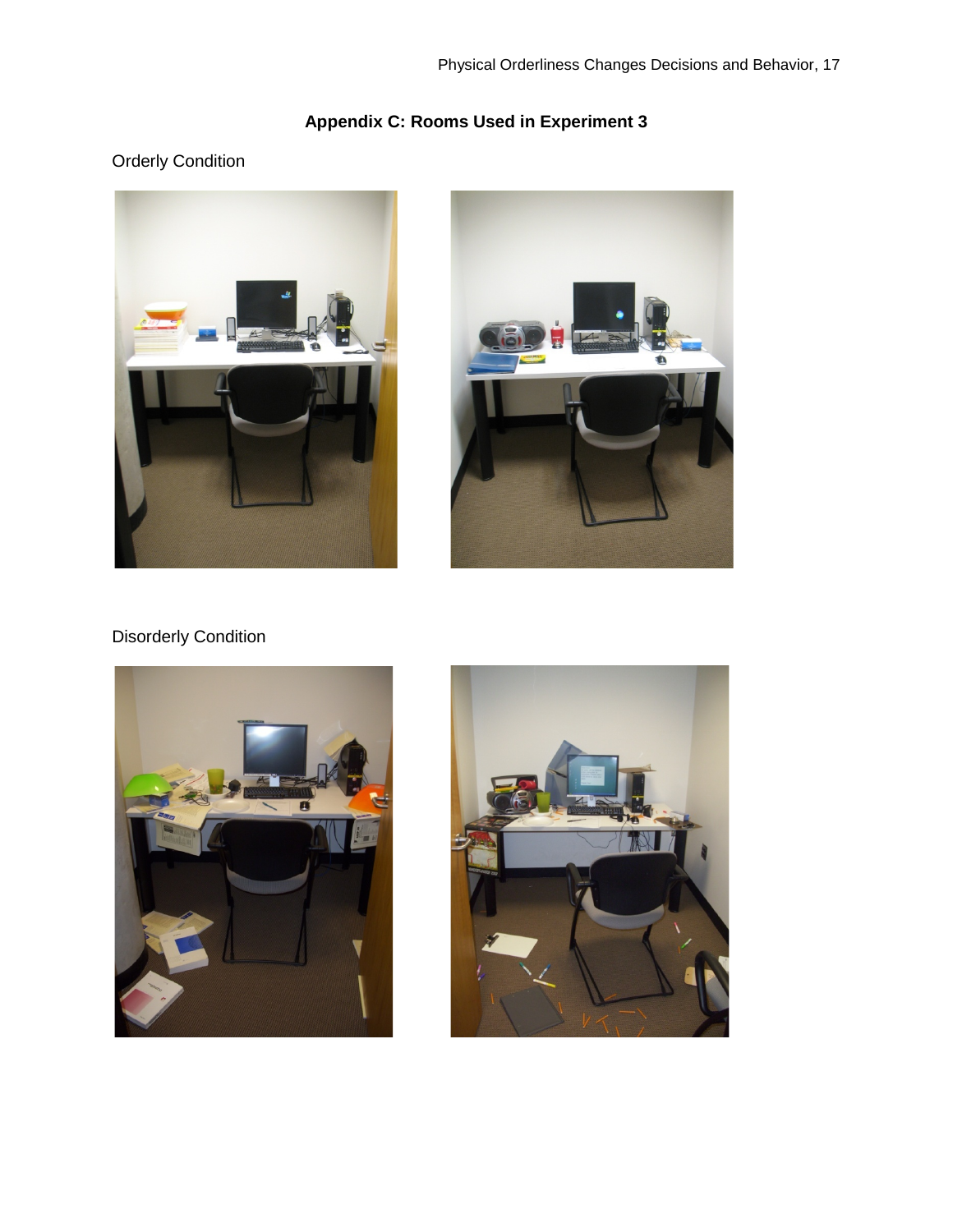## **Appendix D: Option sets in Experiment 3**

## **Classic Condition**



Health Boost

Wellness Boost

Vitamin Boost

### **New Condition**



Health Boost

Wellness Boost

Vitamin Boost